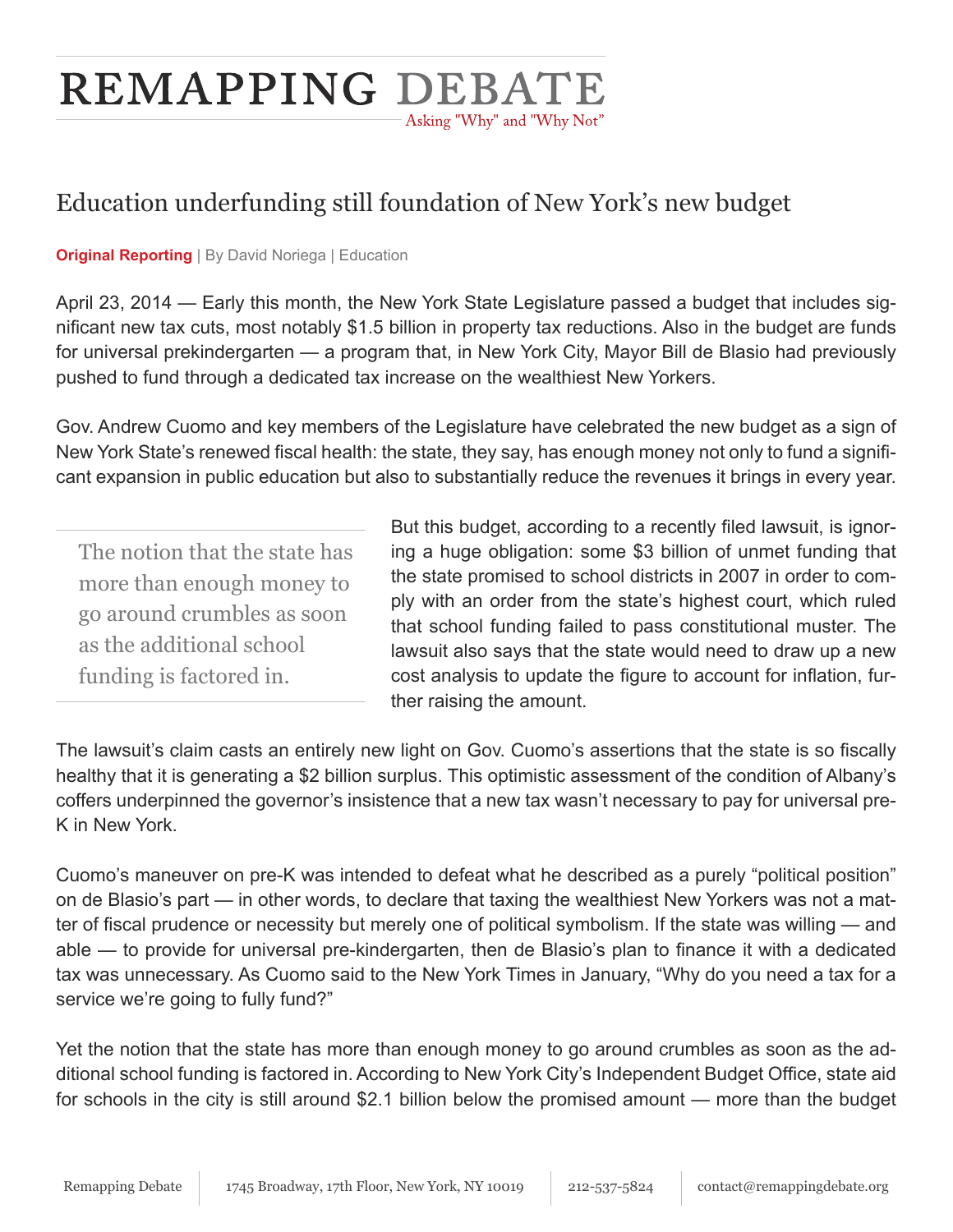surplus the governor claims for the entire state. Moreover, school aid is not just another budget item that can be modified from year to year; rather, the state is under a constitutional mandate to maintain it at an adequate level year after year (though the precise contours of the continuing enhanced obligation are the subject of dispute).

"There's a constitutional obligation here," said Michael A. Rebell, the lawyer behind the suit, New Yorkers for Students' Educational Rights (NYSER) v. State of New York. "The governor is ignoring that unmet obligation."

### **"A sound basic education"**

Rebell was also the attorney behind the series of lawsuits that led to the original decision by the New York State Court of Appeals, in 2006, that the state was underfunding public schools in New York City. These cases are known collectively as the CFE decisions, for Campaign for Fiscal Equity, the organization under which Rebell brought the suits.

In 2003, the Court of Appeals ruled in the second of three CFE decisions that the state had a constitutional obligation to "ensure the availability of a sound basic education to all the children of the State." The court also ruled that the state's existing system for financing public schools failed to meet that obligation, in that it did not provide the necessary resources that schools in New York City needed to meet this standard.

The Education Budget and Reform Act of 2007 committed the state to more than \$7 billion in increased school funding, to be phased in over the course of four years.

In follow-up proceedings in 2006, the court ordered the state to substantially increase funding to schools in New York City, setting a minimum of an additional \$1.93 billion in yearly funds. But the court specified that this was only a minimum amount, and ordered the state to conduct studies to "ascertain the actual cost of providing a sound basic education in New York City." This decision came under the governorship of George Pataki, who had been strenuously fighting the CFE cases and had pushed the court to lower the minimum in additional school aid that it demanded from the state.

It wasn't until the next year, the first under Gov. Eliot Spitzer, that the state Legislature actually drew up a plan to comply with the mandate of the court. This came in the form of the Education Budget and Reform Act of 2007, which committed the state to more than \$7 billion in increased school funding, to be phased in over the course of four years. About \$3 billion of this was to be directed to schools in New York City, while the rest would go to schools elsewhere in the state.

During the first two years under the new law, the state fulfilled its promises to increase school funding. In New York City, this translated to a \$1.1 billion funding increase, according to the Independent Budget Office.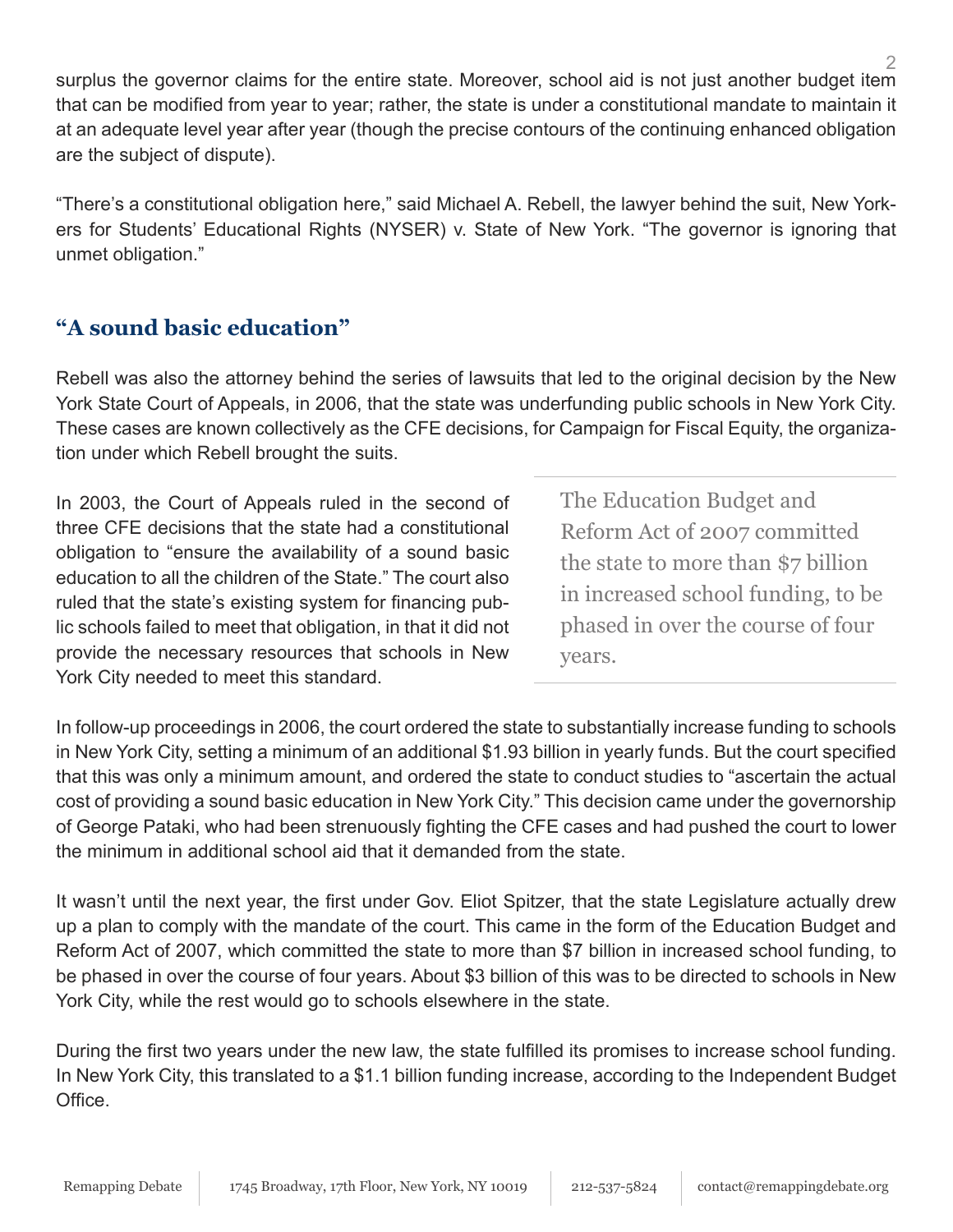3 However, beginning in fiscal year 2009-2010, in response to fiscal straits brought about by the recession, the Legislature and then-Gov. David Paterson froze the funding, deferring the planned increase by three years. The Legislature then introduced substantial cuts to school aid from the state. By fiscal year 2011-2012, according to the lawsuit, the cuts amounted to \$2.6 billion statewide.

In New York City, this has meant a greater burden on the municipal budget. "The city to some extent has been making up for the money that didn't come from the state," said George Sweeting, deputy director of the Independent Budget Office. To date, the city has fronted at least \$1 billion of the \$2.1 billion the state is short.

Under Gov. Cuomo, the state has begun to once again gradually increase the amount of aid it provides to public schools. However, it has yet to meet the level it agreed to provide in 2007 in order to comply with the court's mandate. The lawsuit says that the state is still on the hook for some \$4 billion. The budget passed this month by the Legislature reduces that amount, but Rebell said the gap is still more than \$3 billion.

#### **A constitutional, not a fiscal, matter**

Billy Easton, the executive director of the Alliance for Quality Education, said that his group and other advocates for more school funding were never in agreement with the idea that the state could backtrack on the promised funds in response to the recession.

"It was a commitment to increase the funding in order to increase student opportunity, not on a temporary basis, but on a permanent basis, because there was a permanent constitutional violation," Easton said.

"We took issue with that argument when we were in the fiscal crisis, because the constitutional obligation was not subject to the fiscal position of the state," Easton said, even though "you could still understand if the state might need a little more time to do what it needed to do." However, even the need to defer the expense is no longer a valid argument. "The fiscal crisis is over," Easton said. "That argument is now moot."

Easton also clarified that the original commitment for increased funding was supposed to be ongoing, rather than a one-time infusion after which the state could return to prior levels of funding. "It was a commitment to increase the funding in order to increase student opportunity, not on a temporary basis, but on a permanent basis, because there was a permanent constitutional violation," Easton said.

According to Rebell, this means the amount owed by the state is even higher than the amount it originally agreed to: the \$7 billion increase was supposed to have been achieved by fiscal year 2010-2011, so today's level should be even higher to account for inflation and other factors causing costs to rise. "We're saying that they haven't provided what they promised, and in addition we need a new cost study, because we don't know exactly what [the amount] should be at this point," Rebell said.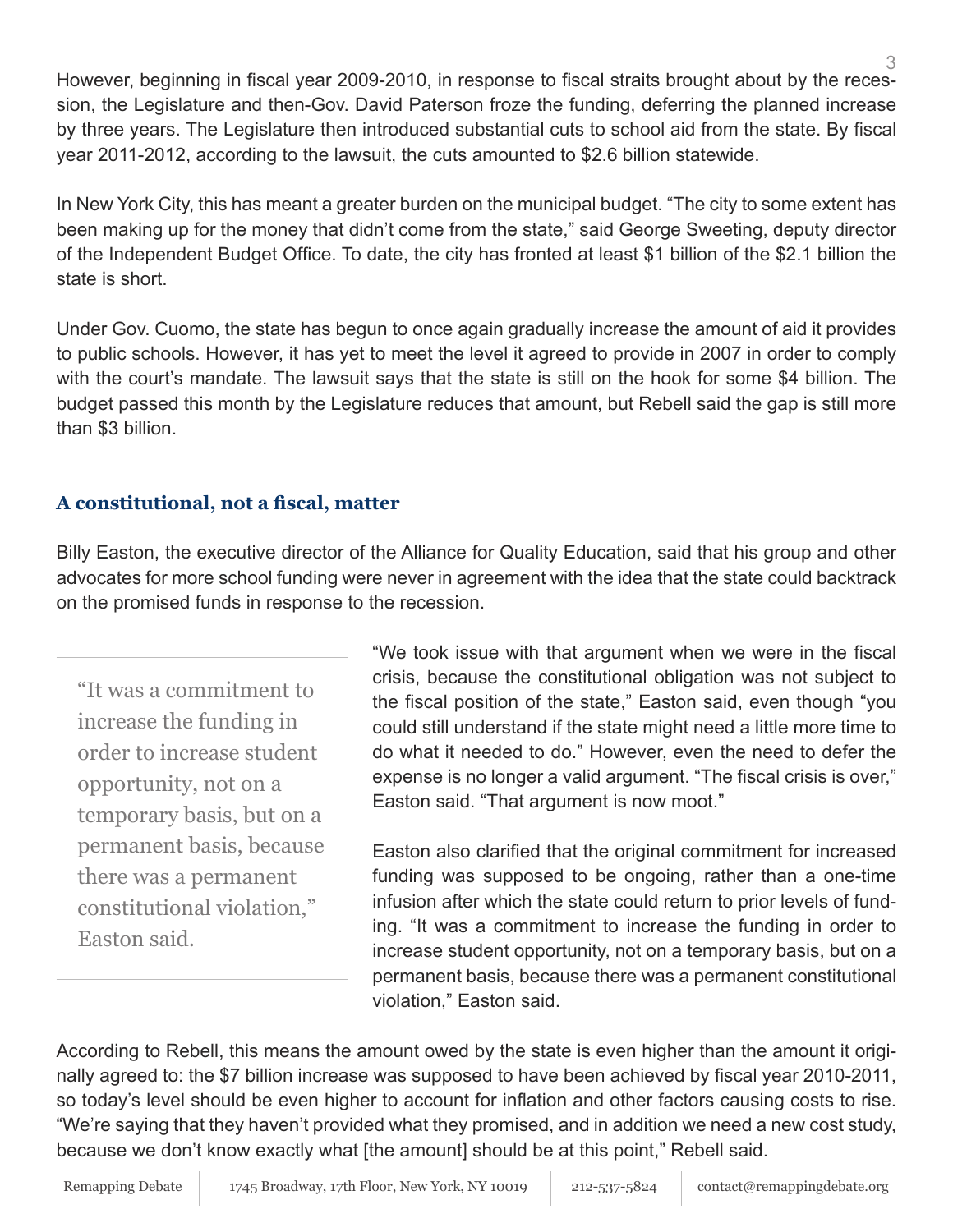Now, however, there are signs that Cuomo believes the lower levels of funding were not simply a response to a bygone fiscal reality, but that the state should in fact be spending less on schools than it agreed to in 2007. The evidence is in a number of statements that Cuomo and his spokespersons have made in response to the lawsuit and other calls for increased school aid, which regularly claim that New York State already spends more per pupil than any other state. As a Cuomo spokesperson told the New York Times this month, "Money alone is not the answer."

But the court's 2006 decision did not only mandate that the state increase funding. Rather, it specifically mandated that the state increase funding by an amount that it could prove reached the level necessary to provide a "sound basic education." In other words, the Legislature did not promise an additional \$7 billion arbitrarily; it did so because this is the amount the Legislature itself defined as necessary to meet the constitutional mandate. To lawfully reduce that amount, Rebell said, the state would need to prove that the lesser number still pays for the level of education it is obligated to provide.

"They've never repealed the 2007 law," Rebell said. "If they can show that they can provide a constitutionally adequate education at a lower cost…that would be great." This, however, has not happened. "The governor, the legislature and the State Education Department have never done any kind of detailed analysis of what's been going on in the last four or five years while these cuts have been in effect. They've essentially said, 'We don't have the money, so somehow you've got to do more with less'…But there's a constitutional obligation. If there's a more efficient way to do it, they have to show what it is."

#### **Blowing a hole in the budget**

To assess the question of the unpaid school funding in its larger budgetary context, Remapping Debate asked Elizabeth Lynam, vice president and director of state studies for the Citizens Budget Commission, a conservative-leaning think tank focusing on fiscal policy in New York State, what effect paying the full amount agreed to in 2007 would have on the state's finances.

"It would blow a big hole in the budget," Lynam said. "And they would have to figure out how to fill that hole." In other words, if the state were to fully comply with the mandate from the Court of Appeals in the way it agreed to do in 2007, the budget passed by the Legislature and celebrated by Cuomo — including tax cuts and pre-K funding — would no longer be balanced. "If the state were required to pay the money, they'd have to balance the budget in other ways," Lynam said. "They'd have to make cuts, or they'd have to rearrange spending on other items."

What effect would paying the full amount agreed to in 2007 have on the state's finances? "It would blow a big hole in the budget," Lynam said. "And they would have to figure out how to fill that hole."

Lynam added that this is especially the case given that Cuomo's central claim regarding the state's fiscal situation — that there is a \$2 billion surplus — reflects an optimistic projection rather than current reality. As has been widely reported, this surplus is contingent on the state keeping spending growth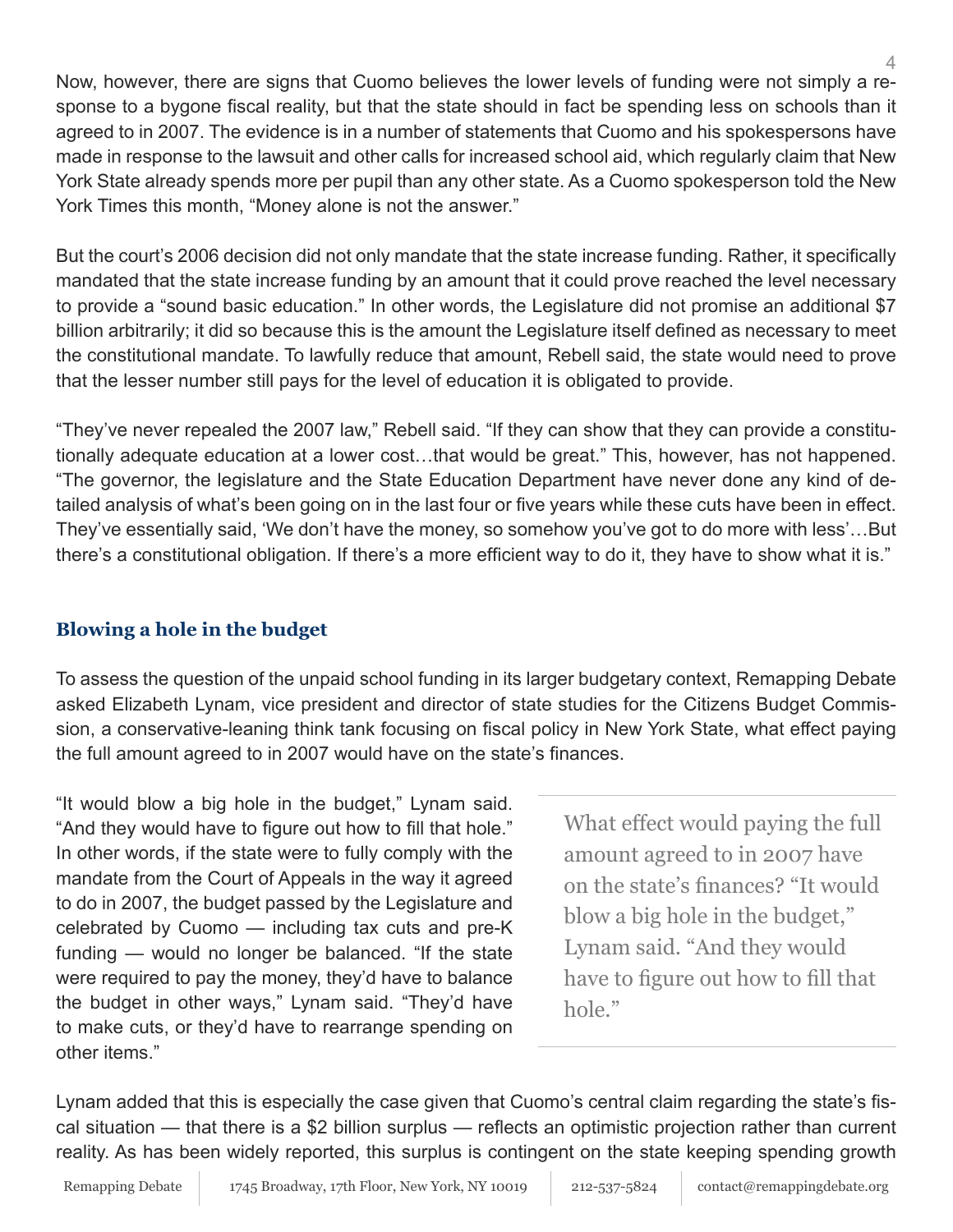lower than 2 percent for the next several years, something Cuomo has taken as a given. But, Lynam said, "There would be no way to keep spending growth at 2 percent or under and also increase school aid by \$4 billion."

Lynam said that she does not necessarily agree that the state is constitutionally obligated to provide the amount of funds it agreed to provide in 2007. Indeed, Lynam is inclined to agree with Cuomo's statements that New York State should figure out new ways to make more out of the money it already spends. Still, by simply failing to provide the agreed-upon funds, Lynam said, the state is still failing to contend head-on with the issue of school funding.

"The issue should be addressed, and in a modern context," Lynam said. "You're either going to recommit and put the money in and make a justification for what you think that amount should be, or you're not." In the latter case, Lynam added, "You would have to say, 'This is what we think the schools need, and this is how we get to some method of funding that handles these questions of adequacy.'"

#### **Lawyers in Albany**

Over the course of three business days, Remapping Debate reached out to Governor Cuomo's office via email and telephone to request an interview with a spokesperson on the issue of school funding and the larger state budget. We included several questions about whether the state was failing to comply with the Court of Appeals' CFE ruling, and whether this changed the larger budget picture, including the governor's push for tax cuts and for state-funded pre-K. The governor's office did not respond to these inquiries.

We asked the governor's office whether the state was failing to comply with the Court of Appeals' CFE ruling, and whether this changed the larger budget picture, including the governor's push for tax cuts and for state-funded pre-K. The governor's office did not respond to our repeated inquiries.

We also reached out by email and phone to several key legislators, all of whom either affirmatively declined to comment or simply did not respond. Among them were Assembly Speaker Sheldon Silver; Catherine Nolan, chair of the Assembly's Education Committee; Dean G. Skelos, the Republican majority leader of the state Senate; and Jeffrey D. Klein, the top Democrat in the Senate.

One state official responded to our inquiries: state Sen. Liz Krueger, a Democrat representing parts of Manhattan. Krueger said she believed the state should be providing the full amount of education funding that it agreed to provide in 2007. She supported the state's allocation of funding for universal pre-K in New York City, although she would have preferred, as de Blasio proposed, that the funding come from a dedicated tax on City residents. Krueger also opposed the tax cuts that Cuomo championed and that the Legislature passed, and so voted against the portion of the budget dedicated to revenues.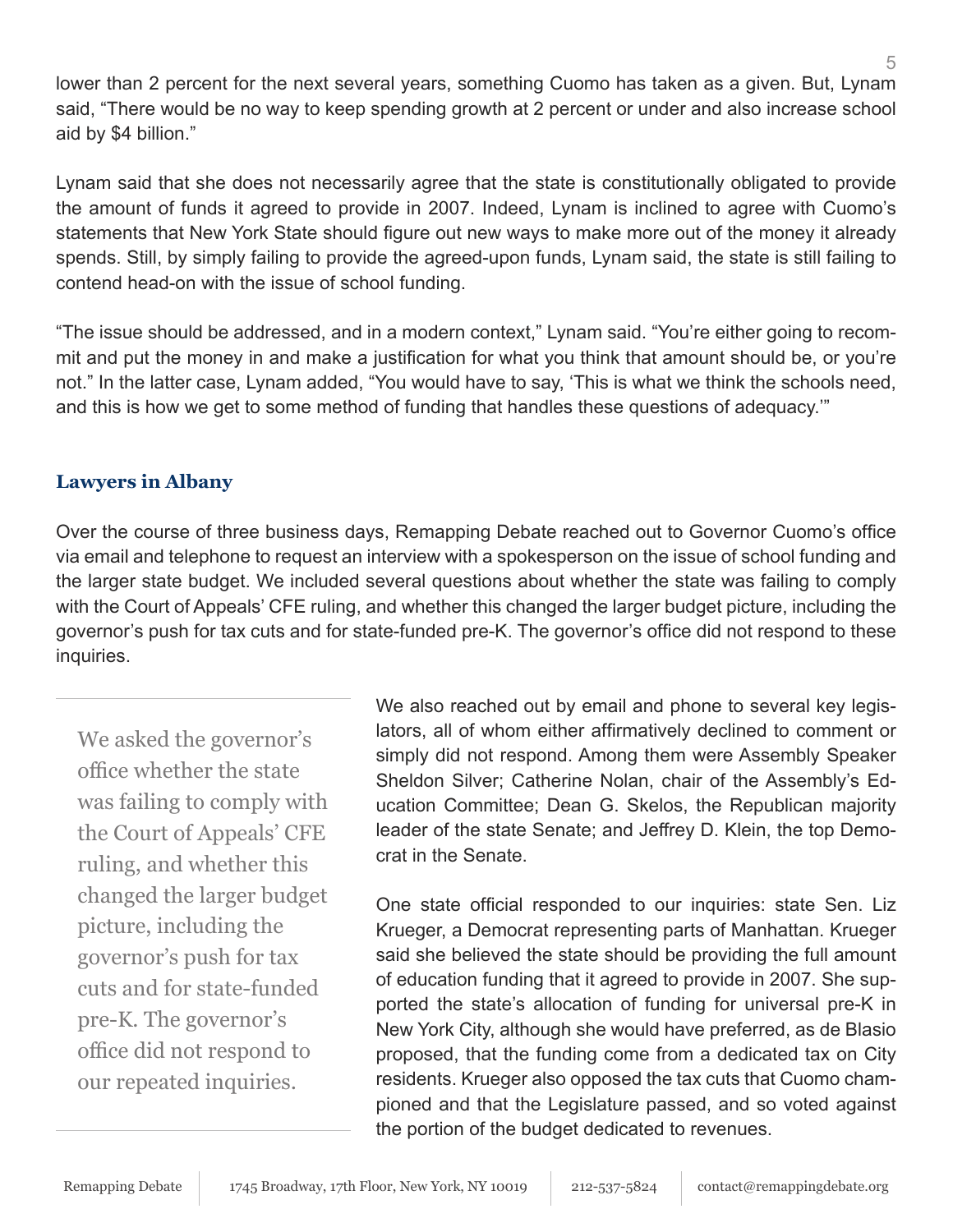"I voted against the revenue bill on the grounds that…we could not justify making tax reductions at a time when we have failed to meet our obligations on a number of issues, including public education," Krueger said.

However, Krueger stopped short of saying that the state was failing to meet a constitutionally mandated, legal requirement to pay the amount it agreed to pay in 2007, characterizing her belief that the state has "failed to meet its obligations" on school funding as a political position rather than a question of legal compliance. Thus, Krueger would not say whether the state's being able to fund universal pre-K — without a dedicated tax increase — was contingent on the state's continuing not to fund basic public education as it promised to do in 2007.

"I think we seem to be out of compliance, [based on my] understanding of how the funding was going to grow going forward," Krueger said. "We are certainly out of compliance with statements that were put in writing in budgets in earlier years." However, several attorneys who work for the state have communicated the position to the legislature that "legally, we are not out of compliance," Krueger said.

"There are more than a few lawyers up in Albany who work for the governor and for both houses of the Legislature who will say that those were goals, those were never court-agreed-upon dollar numbers," she added. "They will say we met the court-agreed-upon dollar number target two years out." In other words, the legal position in Albany is that the state met the \$1.93 billion funding increase that the Court of Appeals set as a minimum in 2006, and that there is thus no obligation to pay the additional amount established by the Legislature in 2007.

#### **Expected defense**

Rebell said he expects the state to use this argument in its response to the lawsuit. But he reiterated that the state is legally bound not merely to provide school funding at the level initially set as a minimum by the court, but at the enhanced level that the Legislature itself determined to be necessary to comply with the court's ruling. That, or it has to come up with a new compliance plan that shows it is meeting its constitutional requirements with less funding.

In the meantime, Rebell said, Cuomo and the Legislature have no authority to ignore the billions more in spending they are constitutionally required to make. As such, their assertions regarding the state's fiscal position — namely, the claim that there is enough money on hand to push through substantial tax cuts, and also to fund universal pre-K without new revenues — fail to factor in all of the state's current obligations.

In 2009 to 2010, according to Rebell, the governor and the Legislature said, "We've taken funding from what we admit you need, because we don't have the money." Rebell continued: "And yet [now] they're giving tax breaks for a billion and a half dollars" a year.